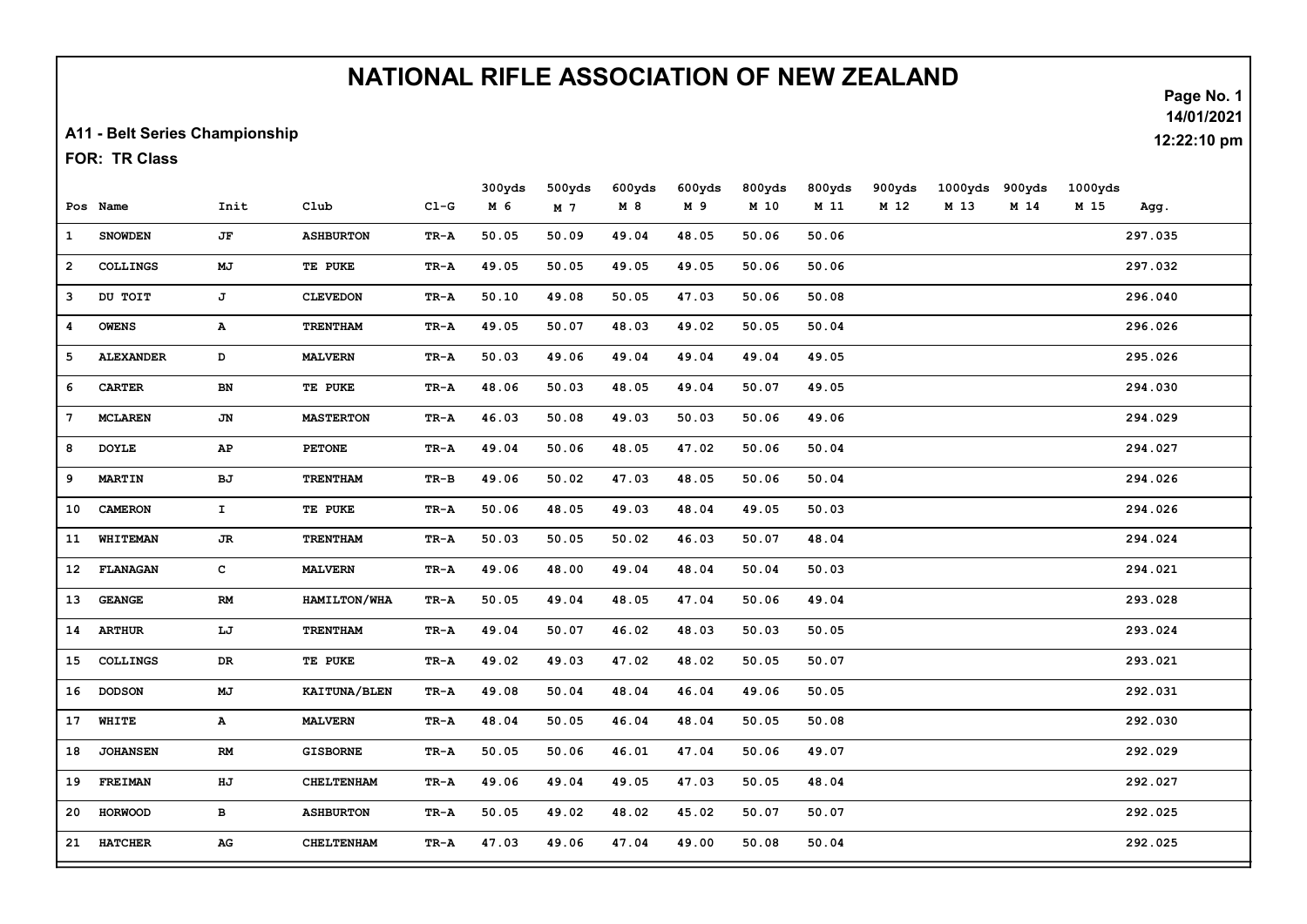## NATIONAL RIFLE ASSOCIATION OF NEW ZEALAND

A11 - Belt Series Championship

FOR: TR Class

|    |                  |              |                   |          | 300yds | 500yds         | 600yds | 600yds | 800yds | 800yds | 900yds | 1000yds | 900yds | 1000yds |         |
|----|------------------|--------------|-------------------|----------|--------|----------------|--------|--------|--------|--------|--------|---------|--------|---------|---------|
|    | Pos Name         | Init         | Club              | $CL-G$   | M 6    | M <sub>7</sub> | M 8    | M 9    | M 10   | M 11   | M 12   | M 13    | M 14   | M 15    | Agg.    |
|    | 22 ROWLANDS      | RW           | <b>MALVERN</b>    | TR-A     | 47.02  | 49.03          | 47.02  | 49.04  | 50.05  | 50.07  |        |         |        |         | 292.023 |
| 23 | DIKMENLI         | s            | <b>TRENTHAM</b>   | $TR - B$ | 50.06  | 48.02          | 48.03  | 49.02  | 50.05  | 47.01  |        |         |        |         | 292.019 |
| 24 | LANE             | M            | <b>OTOROHANGA</b> | TR-B     | 46.02  | 50.05          | 50.05  | 48.02  | 49.04  | 48.04  |        |         |        |         | 291.022 |
| 25 | <b>KERSHAW</b>   | СJ           | <b>MALVERN</b>    | TR-A     | 50.04  | 50.02          | 47.02  | 45.02  | 50.06  | 49.05  |        |         |        |         | 291.021 |
| 26 | <b>WOODS</b>     | D            | <b>CLEVEDON</b>   | TR-A     | 50.04  | 48.03          | 48.03  | 45.01  | 50.02  | 50.07  |        |         |        |         | 291.020 |
| 27 | <b>MCMURDO</b>   | $\mathbf v$  | <b>MASTERTON</b>  | TR-A     | 50.06  | 50.06          | 46.04  | 45.02  | 50.08  | 49.04  |        |         |        |         | 290.030 |
| 28 | <b>CHEESEMAN</b> | J            | <b>CLEVEDON</b>   | $TR-B$   | 48.03  | 50.08          | 45.03  | 48.03  | 50.04  | 49.04  |        |         |        |         | 290.025 |
| 29 | PHILLIPPS        | <b>JMF</b>   | CHELTENHAM        | TR-A     | 46.00  | 50.04          | 48.03  | 49.05  | 50.05  | 47.03  |        |         |        |         | 290.020 |
| 30 | MILLARD          | BE           | <b>CLEVEDON</b>   | TR-A     | 50.05  | 49.04          | 47.04  | 46.02  | 49.03  | 48.04  |        |         |        |         | 289.022 |
| 31 | <b>MCMURDO</b>   | J            | <b>MASTERTON</b>  | TR-A     | 47.02  | 49.05          | 49.04  | 45.02  | 50.06  | 49.02  |        |         |        |         | 289.021 |
|    | 32 WIN           | KD           | <b>TRENTHAM</b>   | TR-A     | 48.02  | 47.06          | 48.02  | 49.04  | 48.05  | 48.02  |        |         |        |         | 288.021 |
| 33 | <b>FINCHAM</b>   | D            | <b>HAWKES BAY</b> | TR-B     | 48.02  | 48.01          | 48.03  | 47.01  | 50.07  | 47.06  |        |         |        |         | 288.020 |
| 34 | <b>MASON</b>     | $\mathbf R$  | <b>TRENTHAM</b>   | TR-A     | 47.05  | 49.04          | 47.02  | 45.01  | 50.04  | 50.02  |        |         |        |         | 288.018 |
| 35 | <b>MEHRTENS</b>  | BD           | <b>MALVERN</b>    | TR-A     | 46.02  | 49.03          | 47.02  | 46.01  | 49.03  | 50.07  |        |         |        |         | 287.018 |
| 36 | <b>RUITERMAN</b> | AH           | TE PUKE           | TR-A     | 48.01  | 46.03          | 47.01  | 47.03  | 50.06  | 48.07  |        |         |        |         | 286.021 |
| 37 | <b>WHYTE</b>     | $\mathbf{C}$ | KAITUNA/BLEN      | $TR-B$   | 46.01  | 48.06          | 45.00  | 47.04  | 50.04  | 50.05  |        |         |        |         | 286.020 |
| 38 | <b>SNOWDEN</b>   | $\mathbf M$  | <b>ASHBURTON</b>  | $TR - B$ | 49.04  | 49.07          | 45.02  | 46.02  | 49.03  | 48.01  |        |         |        |         | 286.019 |
| 39 | TIDSWELL         | PA           | <b>CHELTENHAM</b> | $TR-B$   | 48.03  | 49.06          | 45.00  | 48.04  | 49.03  | 46.03  |        |         |        |         | 285.019 |
| 40 | WHITEMAN         | OВ           | <b>MASTERTON</b>  | TR-A     | 47.02  | 50.06          | 47.00  | 47.05  | 47.03  | 47.02  |        |         |        |         | 285.018 |
| 41 | LEITE            | $\mathbf R$  | <b>CLEVEDON</b>   | $TR - B$ | 46.02  | 47.05          | 48.00  | 46.02  | 48.03  | 50.05  |        |         |        |         | 285.017 |
| 42 | <b>HOUGHTON</b>  | LS           | <b>CLEVEDON</b>   | TR-B     | 45.03  | 46.04          | 47.05  | 48.04  | 48.04  | 49.04  |        |         |        |         | 283.024 |

Page No. 2 14/01/2021

12:22:10 pm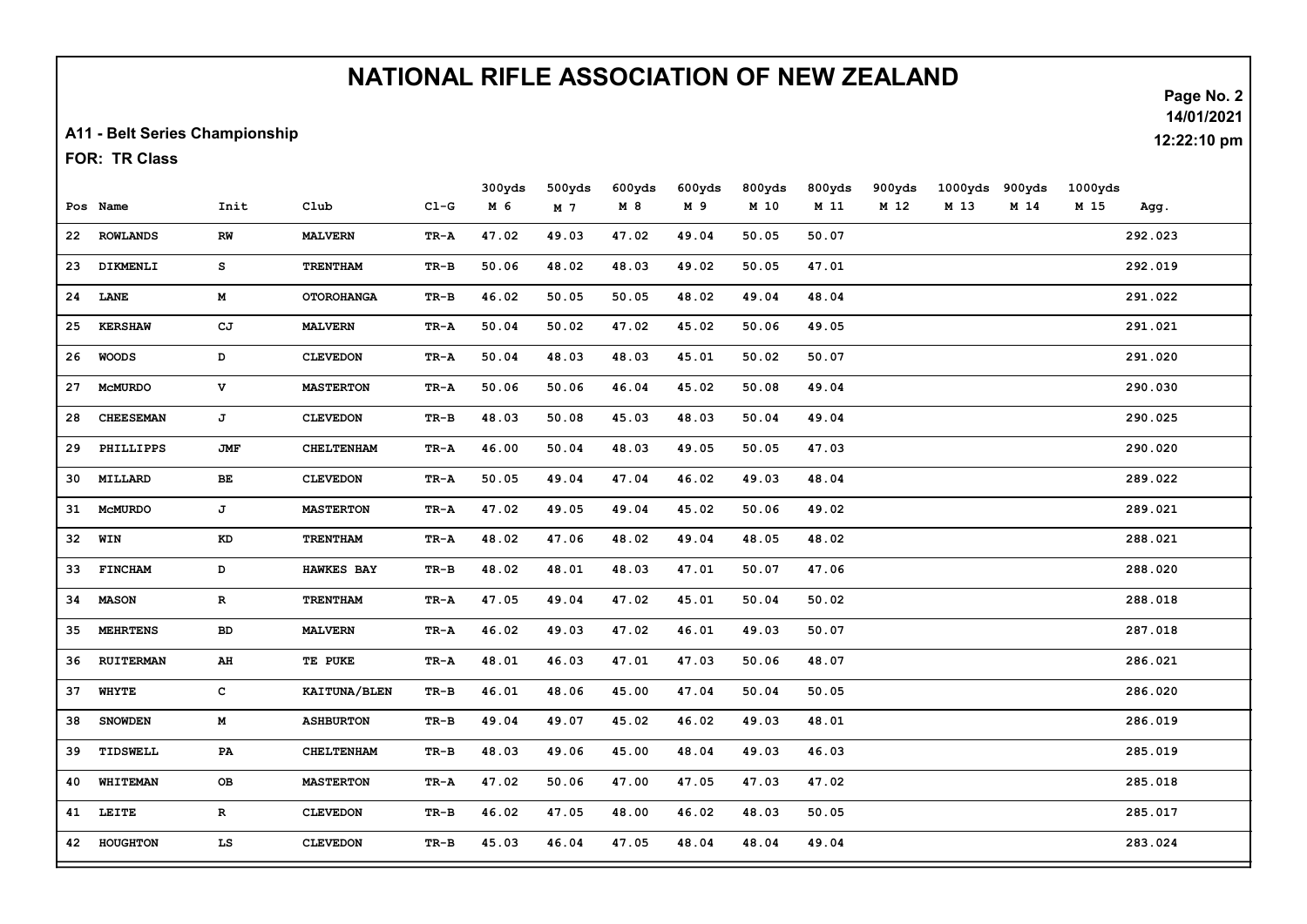## NATIONAL RIFLE ASSOCIATION OF NEW ZEALAND

A11 - Belt Series Championship

FOR: TR Class

|    |                  |              |                     |          | 300yds | 500yds | 600yds | 600yds | 800yds | 800yds | 900yds | 1000yds | 900yds | 1000yds |         |
|----|------------------|--------------|---------------------|----------|--------|--------|--------|--------|--------|--------|--------|---------|--------|---------|---------|
|    | Pos Name         | Init         | Club                | $C1-G$   | M 6    | M 7    | M 8    | M 9    | M 10   | M 11   | M 12   | M 13    | M 14   | M 15    | Agg.    |
|    | 43 RIDDLE        | s            | <b>CLEVEDON</b>     | $TR-B$   | 48.04  | 50.07  | 42.00  | 48.03  | 50.04  | 45.03  |        |         |        |         | 283.021 |
| 44 | <b>KERSHAW</b>   | SL           | <b>MALVERN</b>      | $TR-C$   | 46.05  | 47.05  | 46.04  | 46.02  | 47.03  | 49.03  |        |         |        |         | 281.022 |
| 45 | <b>SCOBIE</b>    | J            | <b>OTOROHANGA</b>   | $TR-C$   | 45.02  | 47.03  | 46.02  | 45.02  | 49.03  | 49.06  |        |         |        |         | 281.018 |
| 46 | <b>CAMERON</b>   | s            | TE PUKE             | $TR-C$   | 50.08  | 46.03  | 44.00  | 44.01  | 48.04  | 49.02  |        |         |        |         | 281.018 |
| 47 | <b>MCKEE</b>     | K            | <b>KARORI</b>       | $TR-B$   | 49.05  | 47.02  | 45.02  | 47.02  | 44.01  | 49.03  |        |         |        |         | 281.015 |
| 48 | <b>MARSHALL</b>  | LD           | <b>HAWKES BAY</b>   | $TR - B$ | 47.02  | 47.04  | 47.02  | 42.02  | 47.04  | 50.07  |        |         |        |         | 280.021 |
| 49 | <b>GORDON</b>    | RM           | <b>HAWKES BAY</b>   | TR-A     | 46.03  | 50.03  | 43.01  | 41.00  | 49.02  | 49.04  |        |         |        |         | 278.013 |
| 50 | BALL             | JW           | TE PUKE             | $TR-B$   | 47.02  | 43.03  | 49.01  | 48.01  | 46.02  | 44.03  |        |         |        |         | 277.012 |
| 51 | <b>DRAKE</b>     | AE           | TARANAKI            | $TR-C$   | 49.06  | 50.03  | 45.02  | 42.01  | 44.01  | 45.03  |        |         |        |         | 275.016 |
| 52 | <b>DARRALL</b>   | $\mathbf{F}$ | <b>TRENTHAM</b>     | TR-T     | 45.04  | 48.04  | 47.03  | 45.04  | 47.01  | 43.00  |        |         |        |         | 275.016 |
| 53 | RIDDLE           | G            | <b>CLEVEDON</b>     | $TR - B$ | 49.05  | 50.06  | 40.01  | 41.02  | 50.05  | 44.01  |        |         |        |         | 274.020 |
| 54 | DICK             | DK           | <b>KAITUNA/BLEN</b> | $TR-B$   | 48.06  | 50.03  | 42.02  | 36.01  | 48.05  | 49.04  |        |         |        |         | 273.021 |
| 55 | <b>GORE</b>      | T            | <b>TRENTHAM</b>     | TR-C     | 49.02  | 46.03  | 40.01  | 43.03  | 48.02  | 47.02  |        |         |        |         | 273.013 |
| 56 | WAKELING         | J            | <b>CLEVEDON</b>     | TR-C     | 46.02  | 47.02  | 40.00  | 44.00  | 47.01  | 49.02  |        |         |        |         | 273.007 |
| 57 | <b>GILCHRIST</b> | $\mathbf{R}$ | OAMARU              | $TR-B$   | 45.02  | 47.02  | 43.00  | 44.02  | 46.04  | 47.01  |        |         |        |         | 272.011 |
| 58 | <b>DENT</b>      | AL.          | <b>PETONE</b>       | TR-B     | 46.04  | 48.02  | 45.04  | 47.03  | 44.02  | 37.00  |        |         |        |         | 267.015 |
| 59 | <b>BROWN</b>     | ${\tt SW}$   | <b>PETONE</b>       | $TR-C$   | 46.02  | 48.02  | 37.01  | 42.01  | 44.02  | 49.03  |        |         |        |         | 266.011 |
| 60 | <b>FLEMING</b>   | JA           | <b>ASHBURTON</b>    | $TR-C$   | 41.02  | 44.02  | 41.01  | 38.00  | 47.01  | 47.03  |        |         |        |         | 258.009 |
| 61 | <b>PETZEN</b>    | D            | <b>TRENTHAM</b>     | TR-C     | 39.00  | 50.05  | 43.02  | 40.01  | 43.01  | 42.02  |        |         |        |         | 257.011 |
| 62 | VAN RENSBURG     | $\mathbf{L}$ | <b>CLEVEDON</b>     | $TR-T$   | 41.01  | 44.04  | 41.01  | 35.00  | 40.01  | 44.01  |        |         |        |         | 245.008 |
| 63 | <b>BUCKLEY</b>   | ME           | TE PUKE             | $TR - B$ | 26.01  | 43.00  | 38.00  | 39.00  |        |        |        |         |        |         | 146.001 |

Page No. 3 14/01/2021